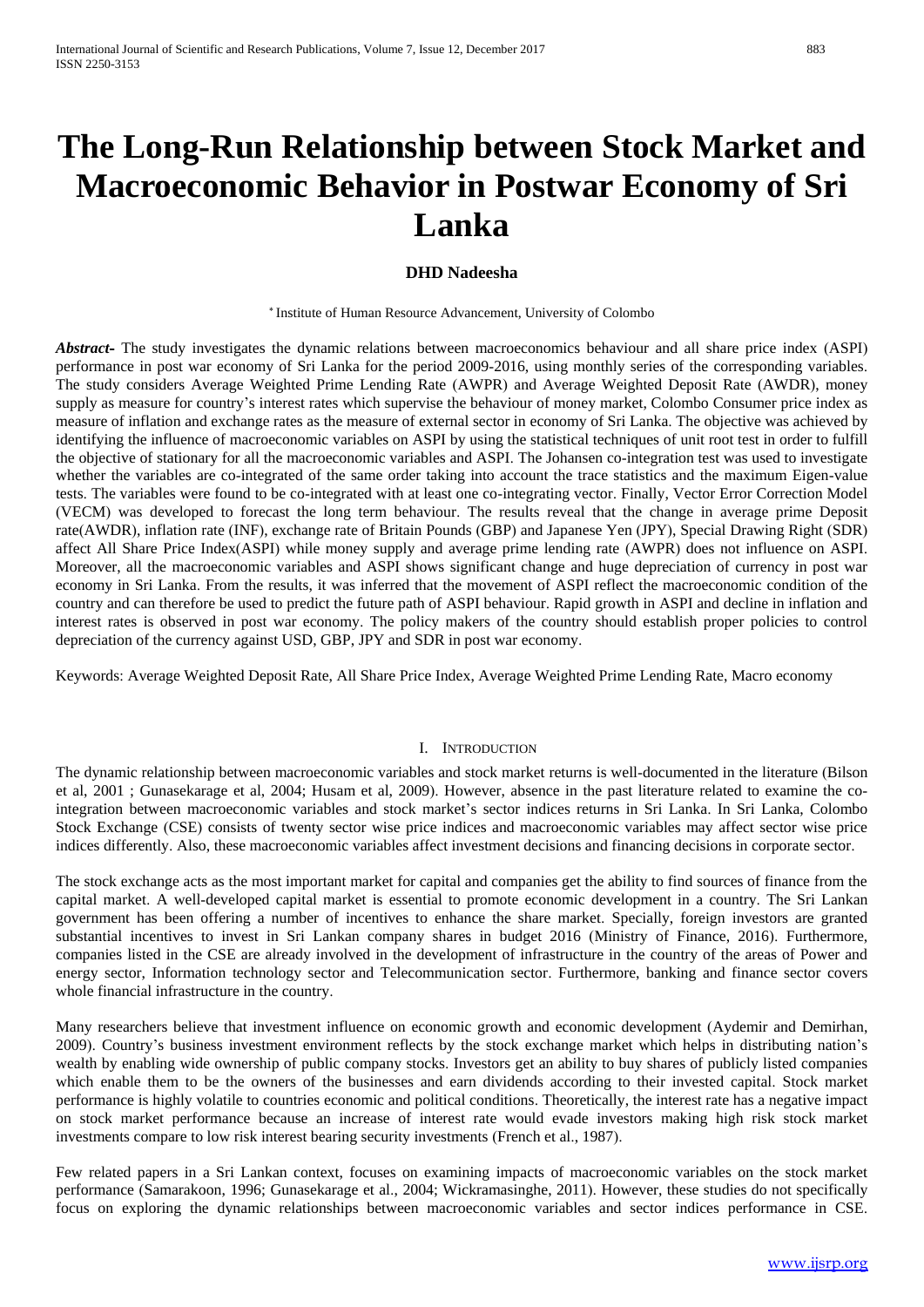International Journal of Scientific and Research Publications, Volume 7, Issue 12, December 2017 884 ISSN 2250-3153

Therefore, this study aims to explore the dynamic relationship between sector wise indices returns as a measure of performance of the industrial sector listed in CSE in Sri Lanka and macroeconomic variables.

The theoretical motivation for undertaking the study on the effect of macroeconomic variables on stock prices returns and industrial index performance can be discussed as follows. The relations between exchange rate movements and share prices are based on the rise in the domestic interest rate. Upward movement in interest rates leads to capital inflows and therefore it makes the appreciation of exchange rate. This suggests that export dominant industries have a negative effect of reduction in exports and stock prices in such industries do not perform well. In contrast, currency appreciation boosts the share market for import dominant industries due to increase in imports. Also, whenever the interest rate on treasury securities increases, investors tend to sell stocks, causing stock prices to fall.

The effects of inflation on the financial assets returns have been an important theoretical issue for many years. The basic theoretical concept in this area is commonly endorsed to Irving Fisher (1930) who stated that the nominal interest rate fully reflects the available information concerning the possible future values of the inflation rate. This hypothesis widely accepted among economists and has played an important role in the monetary economic theory, finance theory and macroeconomics. All the above considerations motivated to conduct the study in the Sri Lankan context for different industrial index performance.

In finance, Arbitrage pricing theory (APT) is a general theory of asset pricing that holds the expected return of a financial asset can be modeled as a linear function of various macro-economic factors or theoretical market indices. Macro-economic factors and market indices are sensitive towards changes in pricing of the asset. Therefore, The APT essentially seeks to measure the risk premium attached to various factors that influence the returns on assets. Accordingly, Chen, Roll and Ross (1986), illustrated that economic forces effect on discount rates for the pricing of assets, also the ability of firms to generate cash flows, and future dividend payouts. This sense provided the basis for the belief that a long-term equilibrium existed between macroeconomic variables and share prices in CSE.

# 1.1.1 Colombo Stock Exchange

The CSE has two main price indices called All Share Price Index (ASPI) and Standard and Poor Index (S&P). Index values are calculated an on-going basis during the trading session, with the closing values published at the end of each session. The CSE has 295 companies representing 20 business sectors as at 30th March 2016, with a Market Capitalization of Rs. 2,785 Billion in 2016 (Colombo Stock Exchange, 2016).

Public Companies incorporated under the Companies Act No.7 of 2007 or any other statutory corporation, incorporated or established under the laws of Sri Lanka or established under the laws of any other state (subject to Exchange Control approval) are eligible to seek a listing on the CSE to raise Debt or Equity from public. In order to secure a listing of the company's securities, they will be required to comply with the relevant provisions of the above act, the Securities and Exchange Commission Act No.36 of 1987 (as amended) and the Listing Rules of the Exchange (Security Exchange Commission, 2016).

# 1.2 Statement of Problem

The financial markets are influential in the advancement of macroeconomic development and macroeconomic variables behaviour of an economy change the direction of financial market development. This is evident that well-developed financial markets encourage investors and corporations to increase saving and allocate capital to productive investments efficiently, which leads to an increase in the rate of economic growth. Therefore, stock market performance and macroeconomic variables behavior has been a popular topic for policy holders, corporations and investors where they need to find out whether there is a relationship among macroeconomic variables and stock exchange. It was concluded that macro economy and share market performance were the two most appropriate concepts for this study. Accordingly, the broad question for the study were:

What is the relationship between macroeconomic variables and ASPI return in post war economy in Sri Lankan Context?

### 1.3 Objectives

On view of the above discussions, the main objectives of the study are:

- To investigate causal relationship between macroeconomic variables and ASPI return in post war economy in Sri Lanka
- To identify the long term relationship between macroeconomic variables and ASPI in post war economy in Sri Lanka
- To identify the behavioural change in stock market in pre and post war economy context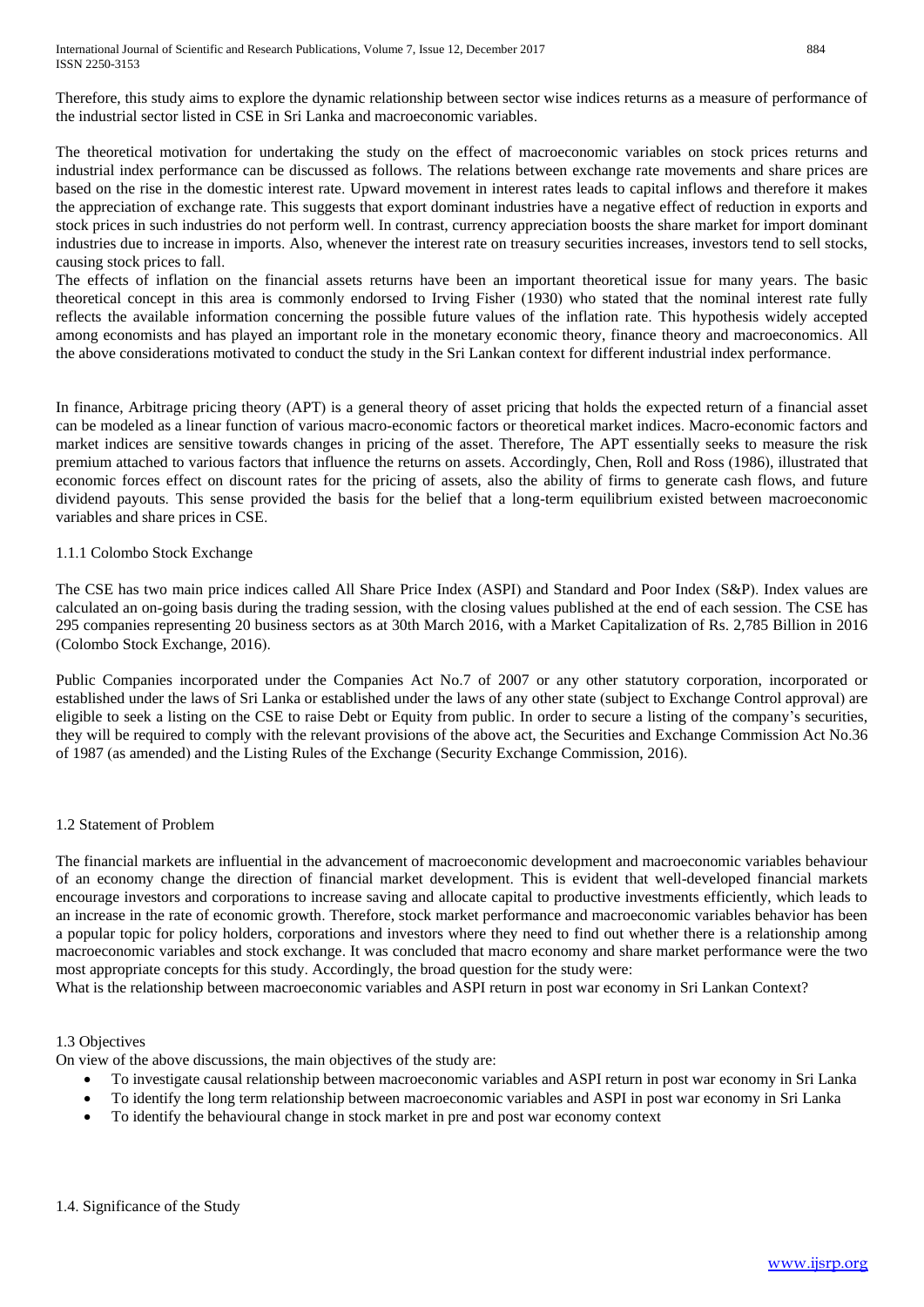Sri Lanka is quickly emerging as a prominent contender within the region. There is an evolving interest among the new generation of investors in the Sri Lankan stock exchange Market. This study will enhance potential investors to make investment decisions in Sri Lankan capital market and will certainly help in fast tracking such investments to Sri Lankan capital market with the dynamic change in macroeconomic factors. The literatures which examine the relation of macroeconomic variables on individual stock market indices are very limited. It is important to test how each and every twenty sector index perform in relation to the macroeconomic variable changes. The proposed study serves the investors as their reference or guide in selecting best industry to invest when macroeconomic environment changes. Also, it supports government to make macroeconomic policies and see the effect of those policy actions on stock exchange as well as the industry performance. The findings of the study hold practical implications for various parties. Therefore, a study of this nature is timely and essential.

Policy makers should plan for national macroeconomic policies without the fear of influencing behaviour of capital flow and the stock trade process. Moreover, economic and finance theory suggests that stock prices should reflect expectations about potential corporate performance generally reflect the level of economic activities. The stock prices should be employed as leading indicators of future economic activities if stock prices accurately reflect the underlying fundamentals. Therefore, the causal relations and dynamic interactions among macroeconomic variables and ASPI are important in the formulation of the nation's macroeconomic policy.

## 1.5. Literature Review

Maysami and Sims (2002, 2001) examine the relationship between macroeconomic variables and stock returns in Hong Kong and Singapore. The scholar used the Error-Correction Modelling technique to investigate such relationship among macroeconomic variables and stock returns. Also Mukherjee and Naka (1995) applied Johansen's Vector error correction model (VECM) to analyze the relationship between the Japanese Stock Market and macroeconomic variables. This study uses exchange rate, inflation, money supply, real economic activity, long-term government bond rate, and call money rate as macroeconomic variables. They concluded that a co-integrating relation existed and that stock prices contributed to this relation.

Islam (2003) simulated the many studies to examine the short-run dynamic adjustment and the long-run equilibrium relationships between four macroeconomic variables namely interest rate, inflation rate, exchange rate, and the industrial productivity with the Kuala Lumpur Stock Exchange (KLSE) composite index. His conclusions were that there is a statistically significant short-run (dynamic) and long-run (equilibrium) relationships among the macroeconomic variables and the KLSE stock returns.

Ibrahim (1999) used macroeconomic variables of industrial production index, money supply M1 and M2, consumer price index, foreign reserves, credit aggregates and exchange rate and found the dynamic relationships between the KLSE Composite Index, and seven macroeconomic variables. He concluded that Malaysian stock market was informationally inefficient by observing that macroeconomic variables behavior and Malaysian stock indices behavior.

High correlation among six Singapore sector indices in the period 1975 to 1984 and the overall stock exchange of Singapore (SES)market return is observed by Ta and Teo (1985). The scholar used the variables of All-S Equities Industrial and Commercial Index, SES All-S Equities Finance Index, SES All-S Equities Property Index, SES All-S Hotel Index, SES All-S Plantation Index and SES All-S Mining Index. They had concluded that sector returns were highly correlated to each other, although such correlations did not remain stable by using daily data.

Karam Pal and Ruhee Mittal (2008) used the Indian capital markets indices and key macroeconomic variables such as interest rates, inflation rate, exchange rates and gross domestic savings (GDS). He found that there is a co-integration between macroeconomic variables and Indian stock indices which is indicative of a long-run relationship. The Error Correction Model shows that the rate of inflation has a significant impact on the Bombay stock exchange (BSE) Sensex, the S&P CNX and Nifty. Interest rates on the other hand, have a significant impact on S&P, CNX, and Nifty only.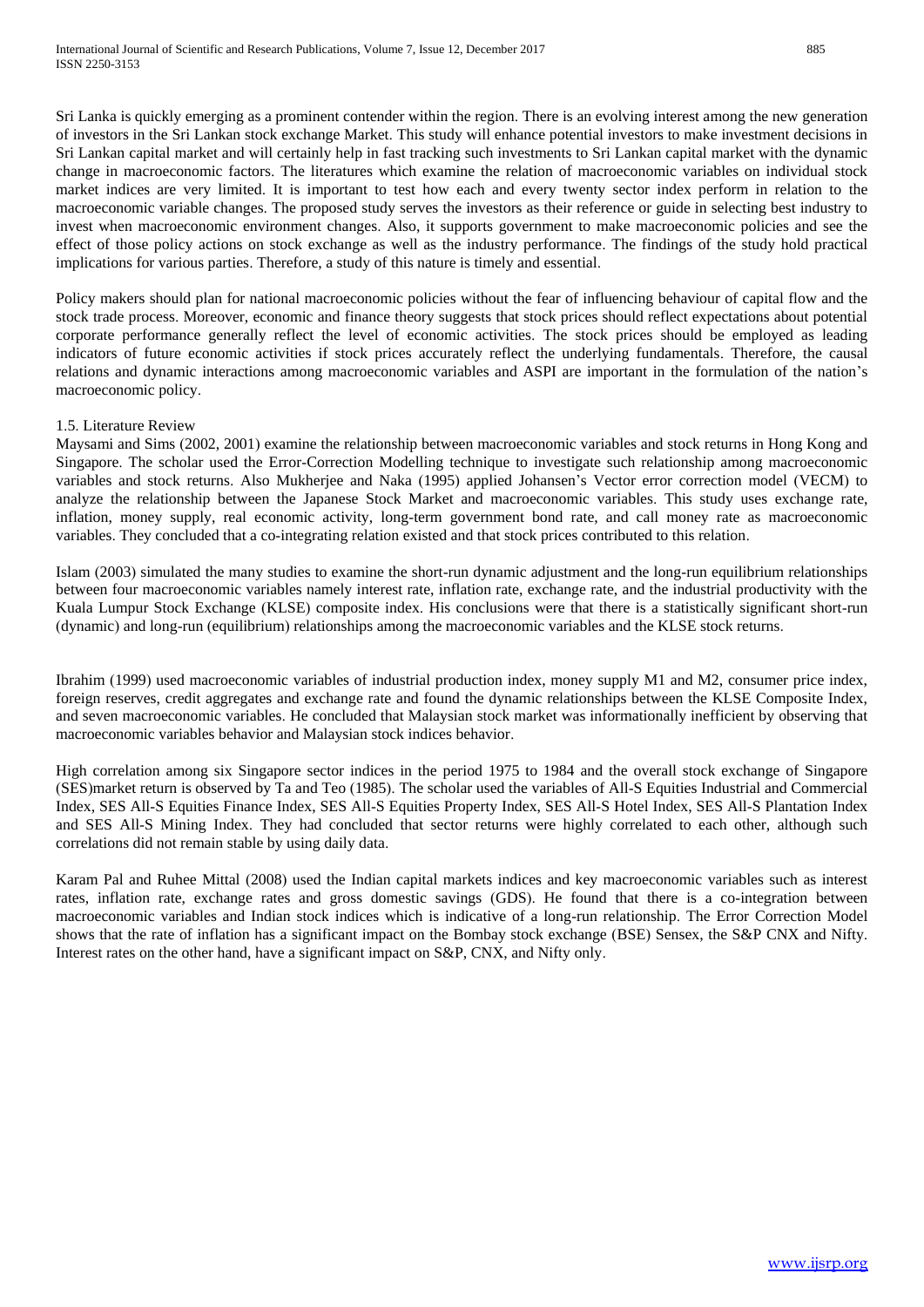# II. DATA COLLECTION AND METHODOLOGY

# 2.1. Procurement of Data

The study uses stock prices which were collected from the CSE and macroeconomic variables collected from Central Bank of Sri Lanka. The sample period spans from June 2009 to December 2016 and the study was carried out by using 91 monthly observations. After more than 25 years of violence the brutal civil war ended in May 2009. Following data was collected from various issues of "Economic and social statistics of Sri Lanka" published monthly by the Central Bank of Sri Lanka.

- Monthly Average Weighted Prime Lending Rate (AWPR)
- Monthly Average Weighted Deposit Rate (AWDR)
- Monthly y Inflation Rate e
- Monthly money supply
- Monthly exchange rate of SDR
- Monthly exchange rate of USD
- Monthly exchange rate of GBP
- Monthly exchange rate of INR
- Monthly exchange rate of JPY

# 2.2. Preliminary Analysis Techniques

This section identifies the techniques used to get a basic understanding of the time series variables used in this study. Plotting the data may suggest that it is sensible to consider transforming them by taking logarithms or square roots. The three main reasons for making a transformation are as follows.

# a) To Stabilize the Variance

If there is a trend in the series and the variance appears to increase with the mean, then it may be advisable to transform the data. In particular, if the standard deviation is directly proportional to mean, a logarithmic transformation is most suitable.

# b) To Make Seasonal Effect Additive

If there is a trend in the series and the size of the seasonal effect appears to increase with the mean, then it may be advisable to transform the data in order to make the seasonal effect constant from year to year. In particular, if the size of the seasonal effect is directly proportional to the mean, then the seasonal effect is to be multiplicative and a logarithm transformation is most suitable.

c) To make data normally distributed

Model building and forecasting are usually carried out on the assumption that the errors are normally distributed. Therefore, an appropriate transformation can be applied to make the errors normally distributed.

# 2.3 Test for Stationary

In order to avoid the possibility of biased results stemming from a likely existence of unit roots in the variables under study, the researcher is planning to test stationary of data using the Augmented Dickey Fuller test (ADF) procedure and Phillip Perron Test (PP). The ADF approach controls for higher-order correlation by adding lagged difference terms of the dependent variable to the right-hand side of the regression. The ADF test is specified here as follows (1):

ΔYt = α + θYt-1+β1∆Yt-1 +β2∆Yt-2 +……..βp∆Yt-p +εt………………………… (1)

Where,

 $Yt =$  time series to be tested for stationary

- $\alpha$ = the intercept term,
- $\theta$  = the coefficient of interest in the unit root test,
- εt= the white noise error term.

Once a unit root has been confirmed for a data series as stationary, there arises a question whether there is any possibility for the existence of a long-run equilibrium relationship among a given set of variables. In order to test for the co-integrating relationship between the variables under study, the general to specific approach was taken to search for a suitable optimal lag length. Johansen's co-integration tests are very sensitive to the choice of optimal lag length. Therefore, Johansen-Juselius test procedure was used to test for the possibility of a long-run equilibrium relationship between macroeconomic variables, sector wise price indices and ASPI. This way, the researcher was able to analyze whether the time series under study share a common stochastic drift or not.

# 2.4. Co-integration Test and Vector Error Correction Model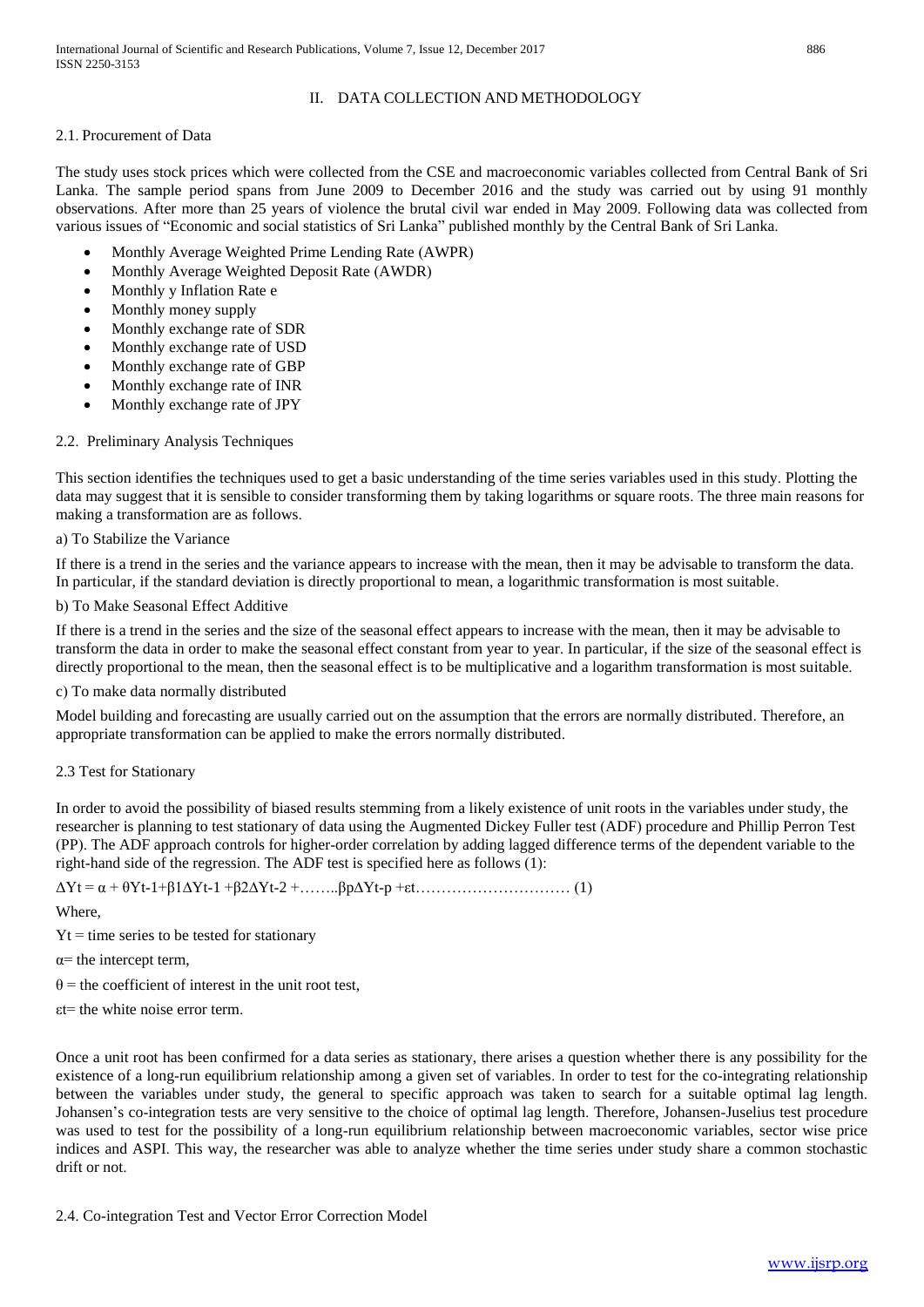The Hannan-Quinn information criterion (HQ) and the Schwartz information criteria (SIC) are used to select the number of lags required in the co-integration test. VECM is including the error correction term used to investigate the dynamic behaviour of the model.Since the variables included in the VAR model are found to be co-integrated and all series are stationary in the same order, the study specified and estimates a VECM. Moreover, the size of the error correction term indicates the speed of adjustment of any disequilibrium towards a long-run equilibrium state. (Engle, 1987)

#### III. RESEARCH FINDINGS

E Views software was used for descriptive statistics, Granger Causality analysis in order to examine the influences of variables. The data analysis is divided into the following sections. The first section conducts a Vector Error Correction Model which is marginally superior to an unrestricted VAR and much better in predicting the short-run as well as the long-run dynamics between stock market performance and macroeconomic variables. The next section explains the effect of post war condition on macro economy and all share price index in Colombo Stock Exchange.

The simplest method for determining the time series is stationary or not with the use of graphical representation which observes the evidence of mean, variance, autocorrelation and seasonality. Figure 1 highlights the graphical representation of ASPI from 1994-2016 due to economic and market changes.



Figure 1: Pattern of All Share Price Index

The ASPI has no significant gradual movements till year 2004. Thereafter, upward trend can be identified and a steep upward slope is notable after year 2009 due to the end of Sri Lankan civil war. However, a sudden drop has been reported in 2011 and now ASPI in a recovery phase. The economic variables contribute more on dynamic changes in ASPI. The highest ASPI reported as 7798 in mid of 2010

Tests for Stationary was performed at first difference and second difference to run VECM to check long run relationship among variables in post war economy. The test for stationary found that all series are stationary at its 2nd difference based on ADF test and Phillips Perron test. Since the all variables are integrated of the order 2, Long-run equilibrium relationship between these series is analyzed.

Selection of optimal lag length for VAR, VECM model based on Schwarz Information Criterion and Hannan-Quinn Criterion is analysed at second difference and found that the minimum values of SIC and HQ statistic were obtained at lag 1. Therefore, it can be concluded that the optimal lag length of this model is one. Thus VECM test was carried out for ASPI and other variables for lag 1. The Co-integration relationship between all share price index (ASPI) & other macroeconomic variables is tested using Johansen approach at the predetermined lag 1. Results in Table 01, indicate that there is one integrating equation, with normalized cointegrating coefficient. Hence, an error correction model should be applied.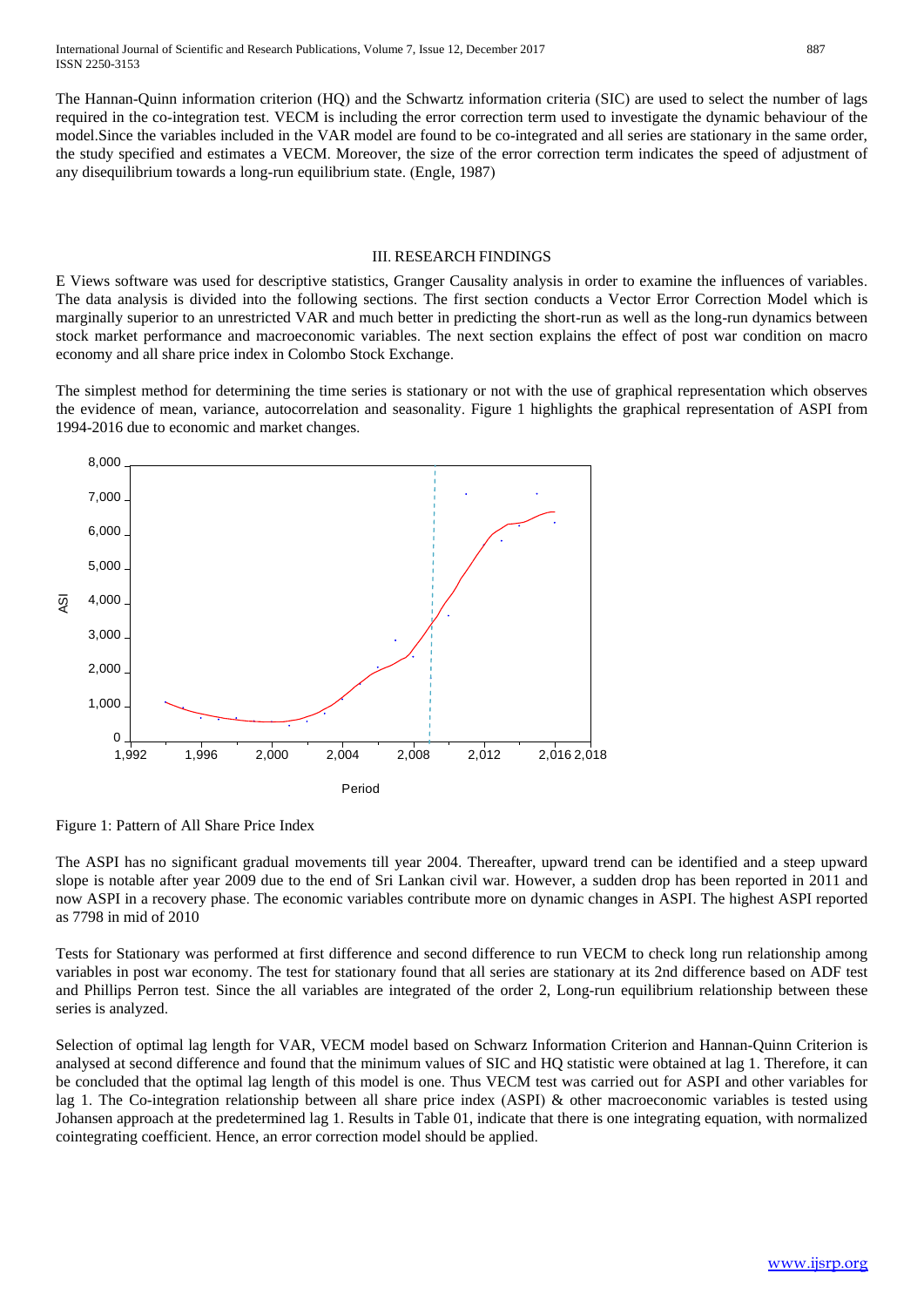| <b>Variable</b>     | <b>SPI</b><br>ZД | <b>AWDR</b><br>$\overline{\mathrm{K}}$ | <b>WPR</b><br>≺<br>Z<br>━ | <b>NGBP</b><br>┙ | <b>NINF</b><br>⊣ | <b>NINR</b><br>⊣ | ≻<br><b>AIN</b><br>⊣ | NM <sub>2</sub><br>⊣ | NM2B<br>┙ | LNSDR    | LNUSD   |
|---------------------|------------------|----------------------------------------|---------------------------|------------------|------------------|------------------|----------------------|----------------------|-----------|----------|---------|
| Coefficient         |                  | $-4.92$                                | 1.43                      | $-34.33$         | $-1.63$          | 5.11             | $-2.87$              | 6.16                 | $-6.35$   | 62.29    | $-5.37$ |
| <b>Value</b>        |                  |                                        |                           |                  |                  |                  |                      |                      |           |          |         |
| <b>Standard</b>     |                  | $-0.90$                                | $-0.93$                   | $-3.78$          | $-0.17$          | $-1.08$          | $-0.71$              | $-7.23$              | $-7.75$   | $-5.84$  | $-1.36$ |
| <b>Error</b>        |                  |                                        |                           |                  |                  |                  |                      |                      |           |          |         |
| <b>T</b> statistics |                  | 5.46                                   | $-1.54$                   | 9.07             | 9.83             | $-4.75$          | 4.05                 | $-0.85$              | 0.82      | $-10.66$ | 3.94    |

# **Table 1 Normalized Cointegrating Coefficient: ASPI**

The ASPI and macroeconomic variables have the expected signs and are statistically significant according to the t values shown**.**  The study can interpret the coefficients as follows under postwar condition**:**

- A 1**%** increase in AWDR leads to a 4**.**92 per cent decrease in LNASPI in the long run
- A 1**%** increase in GBP rate leads to a 34**.**33 per cent decrease in LNASPI in the long run
- A 1**%** increase in INF leads to a 1**.**63 per cent increase in LNASPI in the long run
- A 1**%** increase in INR leads to a 5**.**11 per cent increase in LNASPI in the long run
- A 1**%** increase in JPY leads to a 2**.**87 per cent decrease in LNASPI in the long run
- A 1**%** increase in SDR leads to a 62**.**29 per cent increase in LNASPI in the long run
- A 1**%** increase in USD leads to a 5**.**37 per cent decrease in LNASPI in the long run

In contrast to the sample results, the AWPR, money supply of M2 and M2b are not statistically significant according to the t values shown**.** The ECM for All share price index was fitted to determine the short run relationship between macroeconomic variables and ASI results are shown below in Table 2**.**

|                       | SPI)    | <b>OR</b><br>⇁<br>≏ | WPR)<br>Z<br>ī<br>≏ | JBP)<br>ž<br>J<br>≏ | Ę<br>Ê<br>ਦ<br>$\Box$ | $\widetilde{\mathbb{E}}$<br>₿<br>$\Box$ | $\overline{\phantom{0}}$<br>↘<br>ĴР<br>J<br>$\Box$ | $\widetilde{12}$<br>⋚<br>≏ | ≃<br>$\mathrel{\sim}$<br>⇁<br>⊢ | )R)<br>$_{\rm SI}$<br>⇁<br>≏ | SD)<br>⊢<br>⇁<br>$\Box$ |
|-----------------------|---------|---------------------|---------------------|---------------------|-----------------------|-----------------------------------------|----------------------------------------------------|----------------------------|---------------------------------|------------------------------|-------------------------|
| Coefficient<br>Value  | $-0.12$ | 0.00                | 0.00                | $-0.01$             | 0.33                  | $-0.02$                                 | 0.02                                               | $-0.01$                    | $-0.01$                         | 0.00                         | 0.00                    |
| <b>Standard Error</b> | $-0.04$ | $-0.01$             | $-0.02$             | $-0.01$             | $-0.14$               | $-0.02$                                 | $-0.02$                                            | 0.00                       | 0.00                            | $-0.01$                      | $-0.01$                 |

**Table 2. Adjustment coefficients (standard error in parentheses)**

According to the above table, 12**%** of disequilibrium **"**corrected**"** each month by changes in ASPI, and about 1**%** of disequilibrium **"**corrected**"** each month by changes in GBP, money supply of M2 and M2b**.** Thereafter, independent sample t test was carried out to check the effect of macroeconomic variables and share price index of Colombo Stock Exchange in post war economy in Sri Lanka**.**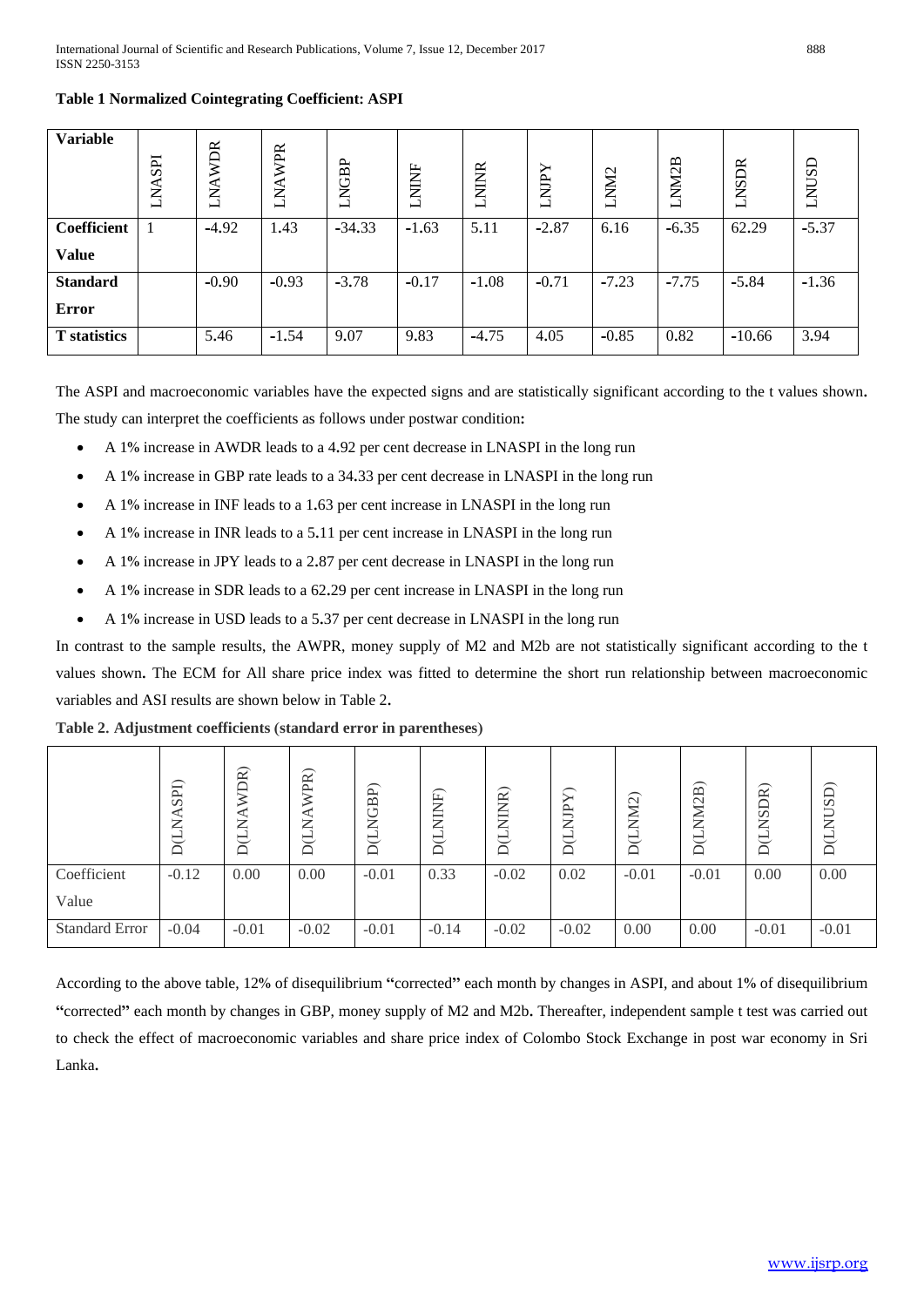# **Table 03. Independent Samples Test of Variables**

|                       |                                | Levene's Test |                 |             |                              |                       |                 |                          |  |  |  |
|-----------------------|--------------------------------|---------------|-----------------|-------------|------------------------------|-----------------------|-----------------|--------------------------|--|--|--|
|                       |                                |               | for Equality of |             | t-test for Equality of Means |                       |                 |                          |  |  |  |
|                       |                                | Variances     |                 |             |                              |                       |                 |                          |  |  |  |
|                       |                                | $\mathbf F$   | Sig.            | $\mathbf t$ | $\mathrm{d}\mathrm{f}$       | $Sig. (2-$<br>tailed) | Mean Difference | Std. Error<br>Difference |  |  |  |
| ASPI1                 | Equal variances<br>assumed     | 15.756        | 0.00            | $-107.39$   | 274                          | 0.00                  | 48.4752         | 121.526                  |  |  |  |
|                       | Equal variances<br>not assumed |               |                 | $-178.33$   | 122.316                      | 0.00                  | 48.4752         | 143.244                  |  |  |  |
| Inflation             | Equal variances<br>assumed     | 27.478        | 0.00            | 5.736       | 238                          | 0.00                  | $-4.3692$       | 7617.0                   |  |  |  |
| Rate $(\%)$           | Equal variances<br>not assumed |               |                 | 8.51        | 209.673                      | 0.00                  | $-4.3692$       | 5134.0                   |  |  |  |
| M2b                   | Equal variances<br>assumed     | 73.748        | 0.00            | $-506.28$   | 251                          | 0.00                  | $+2245794$      | 78782.126                |  |  |  |
|                       | Equal variances<br>not assumed |               |                 | $-817.23$   | 113.333                      | 0.00                  | $+245794$       | 94293.377                |  |  |  |
| <b>Broad</b><br>Money | Equal variances<br>assumed     | 256.141       | 0.00            | $-09.26$    | 274                          | 0.00                  | $+42.2E+06$     | 9.29E+04                 |  |  |  |
| M2                    | Equal variances<br>not assumed |               |                 | $-359.19$   | 97.403                       | $0.00\,$              | $+42.2E+06$     | $1.25E + 05$             |  |  |  |
| <b>AWPR</b>           | Equal variances<br>assumed     | 12.089        | 001.0           | 12.15       | 274                          | 0.00                  | $-4.88584$      | 40213.0                  |  |  |  |
|                       | Equal variances<br>not assumed |               |                 | 13.547      | 237.348                      | 0.00                  | $-4.88584$      | 36066.0                  |  |  |  |
| <b>AWDR</b>           | Equal variances<br>assumed     | 20.195        | $0.00\,$        | 5.906       | 274                          | 0.00                  | $-1.68565$      | 28541.0                  |  |  |  |
|                       | Equal variances<br>not assumed |               |                 | 6.815       | 255.173                      | 0.00                  | $-1.68565$      | 24735.0                  |  |  |  |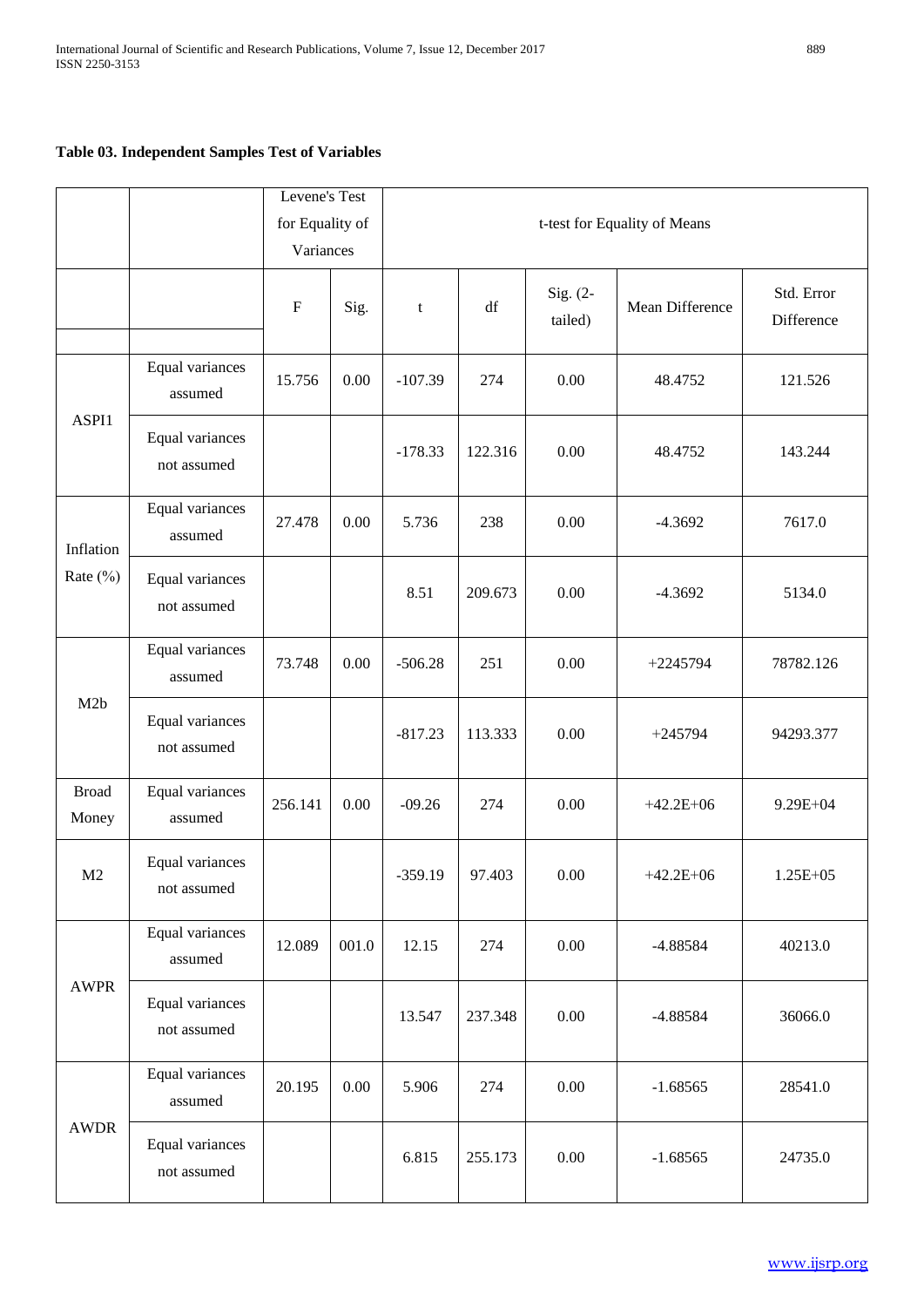According to results in Table 3, all the variables show a statistically significant change in two periods at 5**%** significance level**.**  Specially, ASPI and money supply show a growth compared to war situation while AWDR, AWPR, and inflation rate have decline**.** It is noted that exchange rate of SDR, USD, GBP and JPY has depreciated more in post war economy**.** 

#### IV CONCLUSION

This study has some practical implications for policy makers, managers and academics in the field of study**.** Investors of the major industries would be able to make future finance and investment decisions by sighted at the causality and VECM among macroeconomic behaviour in post war economy**.** Policy makers may make their macroeconomic policy decisions in favour to the stock exchange investments and industrial developments**.** The mangers can predict the share market performance with the change of monetary policy instruments and exchange rates**.**

The findings of this study indicate support for the model development for ASPI behaviour in Sri Lankan context**.** In this context, monetary policy variables, price level and exchange rate policies significantly affect the ASPI behaviour**.** Secondly, the study bridges a theoretical gap in the macro economy and finance literature**.** The findings provided some interesting insights into how the two aspects macro economy affects share market**.**

The variation in the past ten years shows that ASPI represent highest volatility more than 50 percent of coefficient of variation and in addition macroeconomic variables of inflation rate and money supply **(**M2 and M2b**)** of the country represent highest volatile in macroeconomic environment**.** Also the study reveals that there is a growth in ASPI and decline in inflation and interest rates**.**  However, policy makers of the country should establish proper policies to control depreciation of the currency against USD, GBP, JPY and SDR in post war economy**.** 

#### **REFERENCES**

- [1] Aydemir, O. and Demirhan, E. (2009), "The relationship between stock prices and exchange rates: Evidence from Turkey", International Research Journal of Finance and Economics, Issue 23, pp. 207- 15.
- [2] Bilson, C. M., Brailsford, T. J., & Hooper, V. J. 2001. Selecting macroeconomic variables as explanatory factors of emerging stock market returns. Pacific-Basin Finance Journal, 9(4), 401–426
- [3] Chen, N. F., Roll, R. & Ross, S. 1986. Economic forces and the stock market. Journal of Business 59(3): 83-403. Economic Review 71(4): 45-565.
- [4] Fama, E. F. 1981. Stock returns, real Activity, inflation and money. The American Economic Review
- [5] French, K.R., Schwert, G.W. and Stanbaugh, R.F. (1987), "Expected Stock Returns and Volatility", Journal of Financial Economics, Vol. 19 Issue 1, pp. 3- 29.
- [6] Gunasekarage, G., Pisedtasalasai, A. and Power, D.M. (2004), "Macroeconomic Influence on the Stock Market: Evidence from an Emerging Market in South Asia", Journal of Emerging Market Finance, Vol. 3 No. 3, pp. 285-304.
- [7] Husam Rjoub, Turgut Türsoy, Nil Günsel, (2009) "The effects of macroeconomic factors on stock returns: Istanbul Stock Market", Studies in Economics and Finance, Vol. 26 Iss: 1, pp.36 - 45
- [8] Ibrahim MH (1999). Macroeconomic variables and stock prices in Malaysia: an empirical analysis, Asian Econ. J., 13(2): 495-574
- [9] Islam, M. 2003. The Kuala Lumpur stock market and economic factors: a general to- specific error correction modeling test. Journal of the Academy of Business and Economics
- [10] Karam Pal and Ruhee Mittal. 2008. Impact of macroeconomic indicators on Indian capital markets. Journal of Risk Finance. Vol. 12 Iss: 2
- [11] Maysami, R. C. & Koh, T. S. 2000. A vector error correction model of the Singapore stock market. International Review of Economics and Finance 9: 79-96.
- [12] Maysami, R. C. & Sim H. H. 2001a. An empirical investigation of the dynamic relations between macroeconomics variable and the stock markets of Malaysia and Thailand. Journal Pengurusan 20: 1-20.
- [13] Maysami, R. C. & Sim, H. H. 2002. Macroeconomics variables and their relationship with stock returns: error correction evidence from Hong Kong and Singapore. The Asian Economic Review 44(1): 69-85.
- [14] Maysami, R.C., Howe, L.C. and Rahmat, M.A., 2005. Relationship between macroeconomic variables and stock market indices: Cointegration evidence from stock exchange of Singapore's All-S sector indices. *Jurnal Pengurusan* (*UKM Journal of Management*), *24*.
- [15] Mukherjee, T. K. & Naka, A. 1995. Dynamic relations between macroeconomic variables and the Japanese stock market: an application of a vector error correction model. The Journal of Financial Research 18(2): 223-237.
- [16] Samarakoon, L.P. (1996), "Stock market returns and inflation: Sri Lankan evidence", Sri Lankan Journal of Management, Vol. 1 No. 4, pp. 293-311.
- [17] Ta, H. P. & Teo, C. L. 1985. Portfolio diversification across industry sectors. Securities Industry Review 11(2): 33-39.
- [18] Wickremasinghe, G. (2011), "The Sri Lankan stock market and the macroeconomy: an empirical investigation", Studies in Economics and Finance, Vol. 28 Issue 3, pp.179 - 195

#### **AUTHORS**

#### **First Author** – DHD Nadeesha, Institute of Human Resource Advancement, dilruknad@gmail.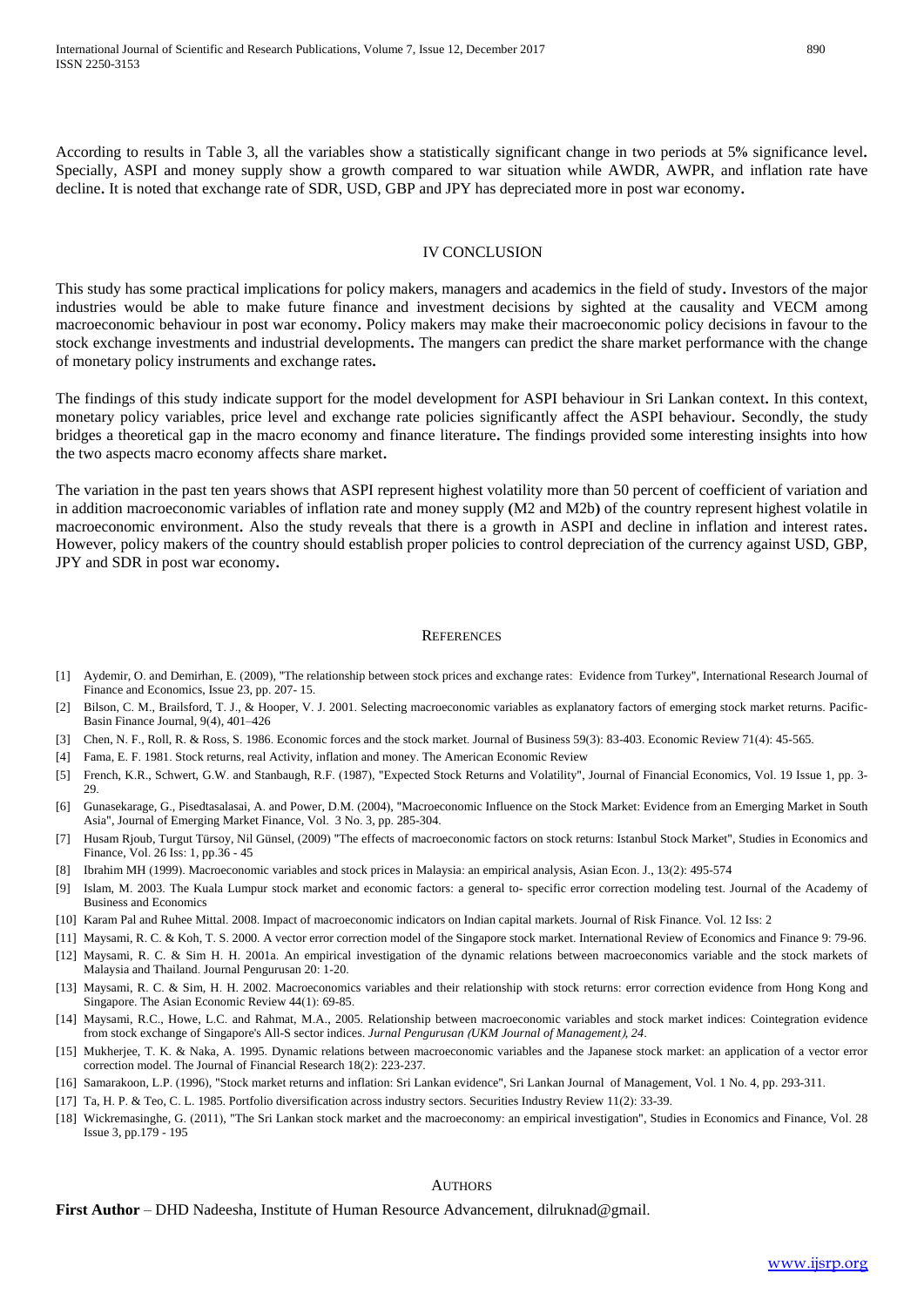Correspondence Author - DHD Nadeesha, Institute of Human Resource Advancement, dilruknad@gmail.